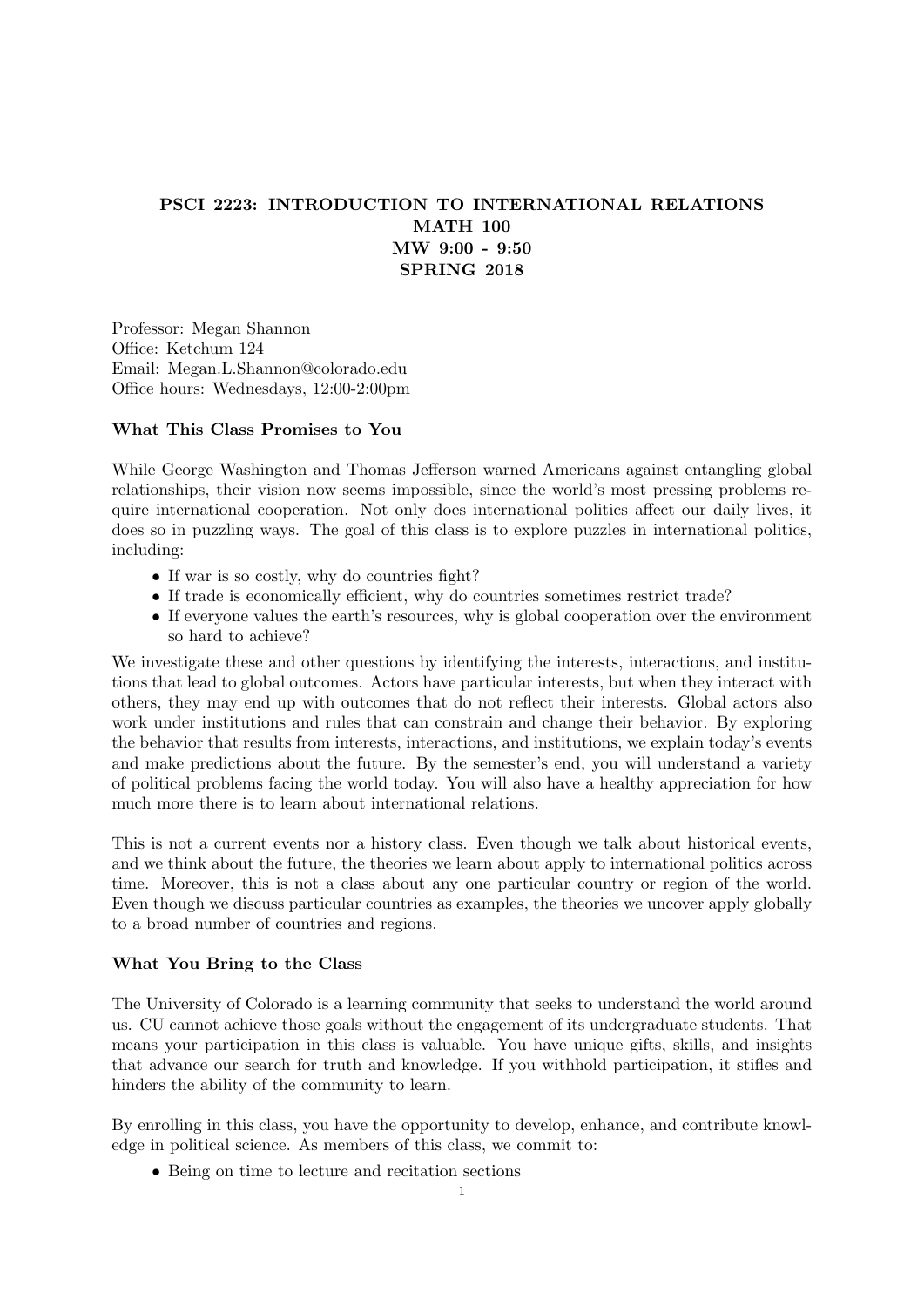- Doing the readings before coming to lecture and recitation
- Using technology responsibly, and in a way that allows other students to engage the course material
- Participating in active learning activities during lecture and recitation section

### Class Materials

- Required: Frieden, Jeffrey A., David A. Lake, and Kenneth A. Schultz. 2012. World Politics: Interests, Interactions, Institutions, 3rd edition. New York: W.W. Norton. ISBN 978-0-393-93809-8. The ebook is available here: [https://digital.wwnorton.](https://digital.wwnorton.com/worldpol3) [com/worldpol3](https://digital.wwnorton.com/worldpol3).
- Optional: Clicker, which can be purchased from CU bookstore.

### Grades and Policies

### In-Class Exams (top 3 grades), 75%

There will be four in-class, closed book examinations given in this class. The top three exam grades will count toward your final grade. Exam days are Monday February 5th, Wednesday February 28th, Monday April 9th, and Saturday May 5th. Exams will not be given at any other time other than those specified in this syllabus.

#### Recitation Attendance and Participation, 15%

Half of this portion of the grade is based on attendance, and half is based on participation. Your teaching assistant (TA) will keep track of attendance in recitation section. Students are allowed two free absences from recitation. After that, the attendance portion of their grade will be lowered by ten percentage points from 100 for each absence. **Students with eight or** more recitation absences will automatically fail the class.

Religious holidays, sickness, and other reasons do count as absences in your recitation attendance score. You are advised to use your free absences for these purposes. Please accept the consequences of your absences and do not present excuses or doctors' notes to the professor or TA.Your TA will grade participation based on student engagement as well as other assignments given at the TA's discretion.

#### Recitation Simulation 5%

In section, you will simulate a bargaining situation in international politics. Each student will represent a different actor in the simulation. To prepare for the simulation, you will write a short position paper.

#### International Political Economy Paper 5%

You will write a short (three to four page) paper on a facet of international political economy.

#### Extra Credit: Clickers in lecture, up to five extra points added to final grade

Clickers will be used in lecture to earn up to five extra points added to your overall final grade. In other words, your final grade can move from an 80 (B-) to an 85 (B) if you earn all extra clicker points. There will be 10 class days throughout the semester when we use clickers to check your understanding of the material and to help you engage. These days will occur at random and are not announced in advance. To maximize your opportunities to earn extra credit, make sure to always have your clicker with you when you come to class. On clicker days, you will be asked up to five questions throughout the lecture. To earn the half extra credit point for the day's participation, you need to answer all questions asked with the clicker. A half point is the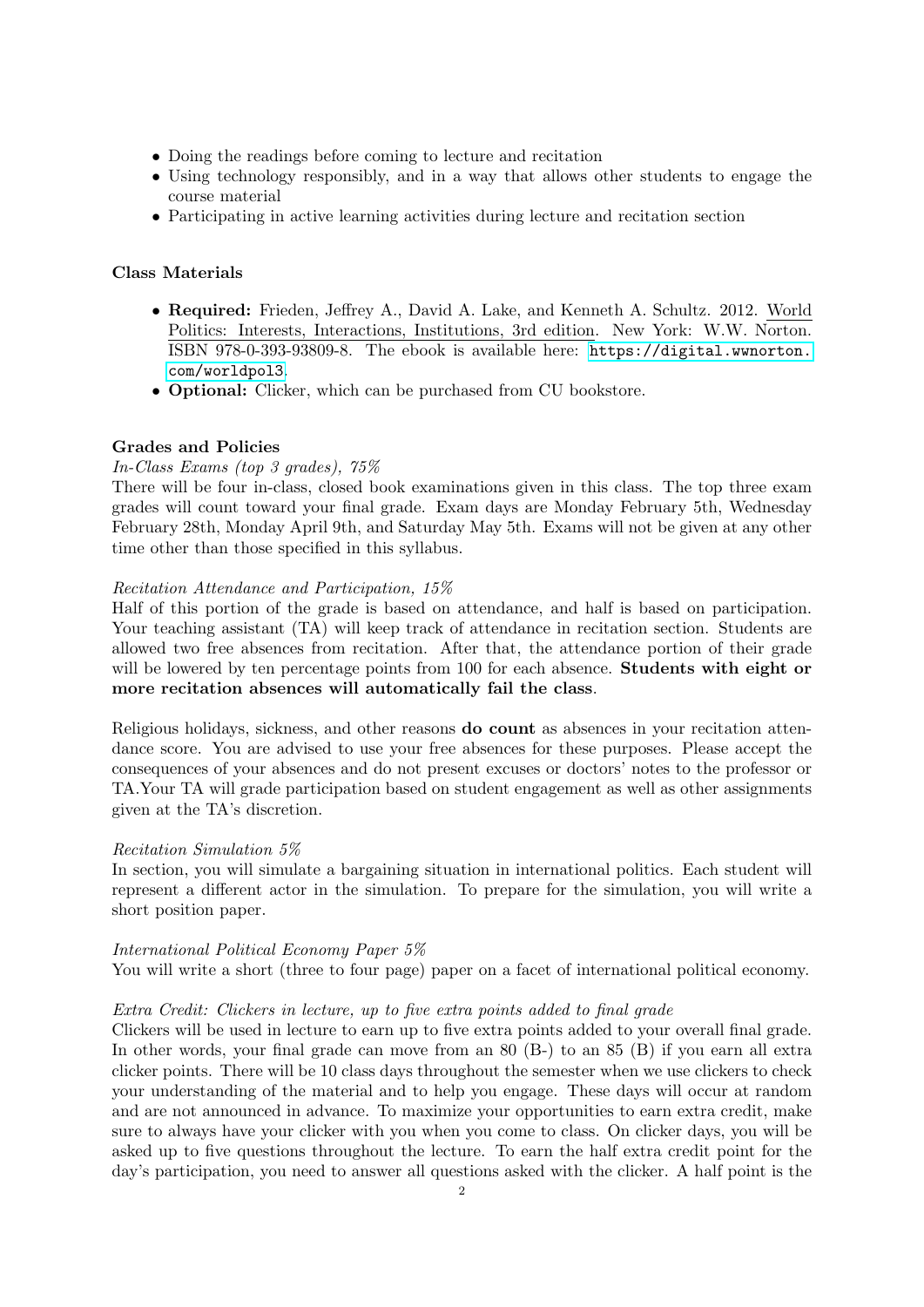most that can be earned on each clicker day.

#### Written Work Policy

Written work must be uploaded to Canvas as well as turned in as a hard copy. Work turned in late will be docked one letter grade for each day late, beginning at the end of class on the day the written work is due.

### Electronic Device Policy

Electronic devices, including computers, tablets, and mobile phones, are not allowed in lecture. This policy is aimed at providing the best learning environment for all students. Computers, phones, and other devices must be put in airplane mode or turned off and put away during lecture. If you need to make a call, send a text, or use an electronic device during class, leave the lecture hall and return when you are finished. Students will receive a warning when violating this policy. Students who repeatedly violate this policy will be asked to leave lecture. Exceptions to this policy are at the instructor's discretion.

#### When Problems Arise

Students may find it hard to discuss difficulties, dilemmas, and dissatisfaction with the professor or TA. Please resist the temptation to remain anonymous and let problems fester. If you have concerns about your class performance, the way the class is being taught, the functionality of the class on Canvas, or anything else related to this course, please email the professor or teaching assistant. We will work together to find a solution.

#### Grading Scale

|                                                   | $ B+89-87 C+79-77 D+69-67 $                               |  |
|---------------------------------------------------|-----------------------------------------------------------|--|
|                                                   | A 93 - 100   B 86 - 83   C 76 - 73   D 66 - 63   F 59 - 0 |  |
| A- 92 - 90   B- 82 - 80   C- 72 - 70   D- 62 - 60 |                                                           |  |

#### Academic Integrity

Both you and I are responsible for upholding academic integrity. By my writing this syllabus, and by your enrolling in this course, we agree to uphold the CU Academic Honor Pledge, which says:

As citizens of an academic community of trust, CU-Boulder faculty and students do not lie or cheat whether they are on campus or acting as representatives of the university in surrounding communities. Neither should they suffer by the dishonest acts of others. Honor is about academic integrity, moral and ethical conduct, and pride of membership in a community that values academic achievement and individual responsibility. Cultivating honor lays in the foundation for lifelong integrity, developing in each of us the courage and insight to make difficult choices and accept responsibility for actions and their consequences, even at personal cost.

All incidents of academic misconduct should be reported to the Honor Code Council (honor@colorado.edu and 303-735-2273). Students who are found to be in violation of the academic integrity policy will be subject to both academic sanctions from the faculty member and non-academic sanctions (including but not limited to university probation, suspension, or expulsion)." Other information on the Honor Code can be found at <http://honorcode.colorado.edu>.

#### Attendance and Religious Observances

Campus policy requires that faculty deal reasonably with students who, because of religious obligations, will miss scheduled exams, assignments or required attendance. Students should use their free absences from recitation section to accommodate religious holidays. If you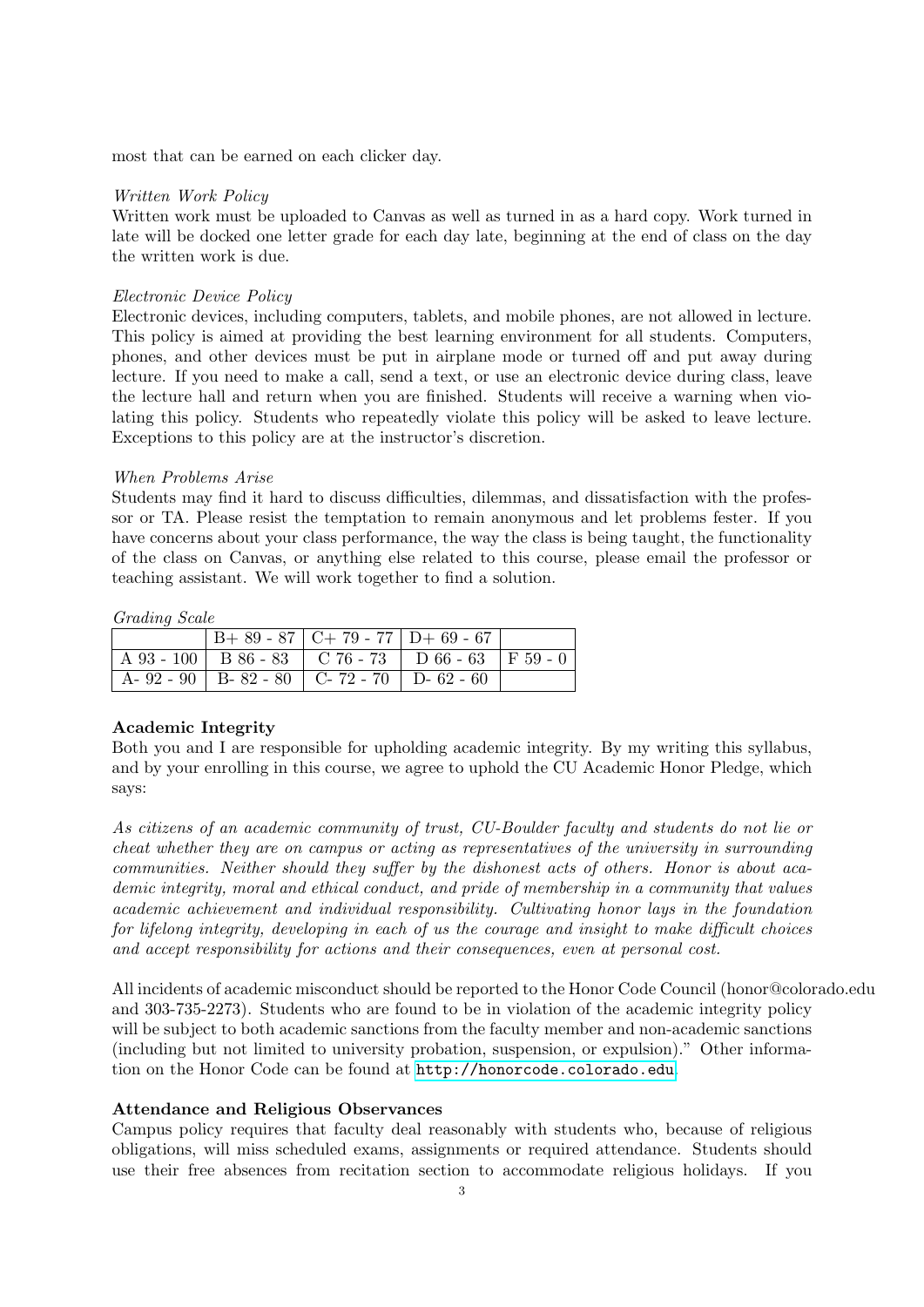have any religious conflicts with scheduled exams in this class, please see me immediately. [http://www.colorado.edu/policies/fac\\_relig.html](http://www.colorado.edu/policies/fac_relig.html).

#### Classroom Behavior

Students and faculty each have responsibility to respect and maintain an environment conducive to learning. Those who fail to adhere to such behavioral standards will be asked to leave the class. Professional courtesy and sensitivity are especially important with respect to individuals and topics dealing with differences of race, color, culture, religion, creed, politics, veterans status, sexual orientation, gender, gender identity and gender expression, age, disability, and nationalities. Class rosters are provided to the instructor with the student's legal name. I will gladly honor your request to address you by an alternate name or gender pronoun. Please advise me of this preference early in the semester so that I may make appropriate changes to my records. See policies at <http://www.colorado.edu/policies/classbehavior.html> and at [http://www.colorado.edu/studentaffairs/judicialaffairs/code.html#student\\_code](http://www.colorado.edu/studentaffairs/judicialaffairs/code.html#student_code).

#### Discrimination and Harassment

The University of Colorado Boulder (CU Boulder) is committed to maintaining a positive learning, working, and living environment. CU Boulder will not tolerate acts of sexual misconduct, discrimination, harassment or related retaliation against or by any employee or student. CU's Sexual Misconduct Policy prohibits sexual assault, sexual exploitation, sexual harassment, intimate partner abuse (dating or domestic violence), stalking or related retaliation. CU Boulder's Discrimination and Harassment Policy prohibits discrimination, harassment or related retaliation based on race, color, national origin, sex, pregnancy, age, disability, creed, religion, sexual orientation, gender identity, gender expression, veteran status, political affiliation or political philosophy. Individuals who believe they have been subject to misconduct under either policy should contact the Office of Institutional Equity and Compliance (OIEC) at 303-492-2127. Information about the OIEC, the above referenced policies, and the campus resources available to assist individuals regarding sexual misconduct, discrimination, harassment or related retaliation can be found at the OIEC website.

#### Schedule of Lecture Topics and Readings

This schedule is subject to change with advance notice.

#### Foundations and History of International Politics

Why should we care about international politics? What makes international politics different from domestic politics? What historical events contributed to the current world order? Jan 17: Chapter 1

#### Interests, Interactions, and Institutions

What do actors want from politics? Why can't actors always get what they want? Do rules matter in world politics?

Jan 22 and Jan 24: Chapter 2

# International Conflict

If war is so costly, why do countries fight? Jan 29 and Jan 31: Chapter 3

### Exam 1: Monday, February 5th

Domestic Politics and War What domestic interests affect matters of war and peace?